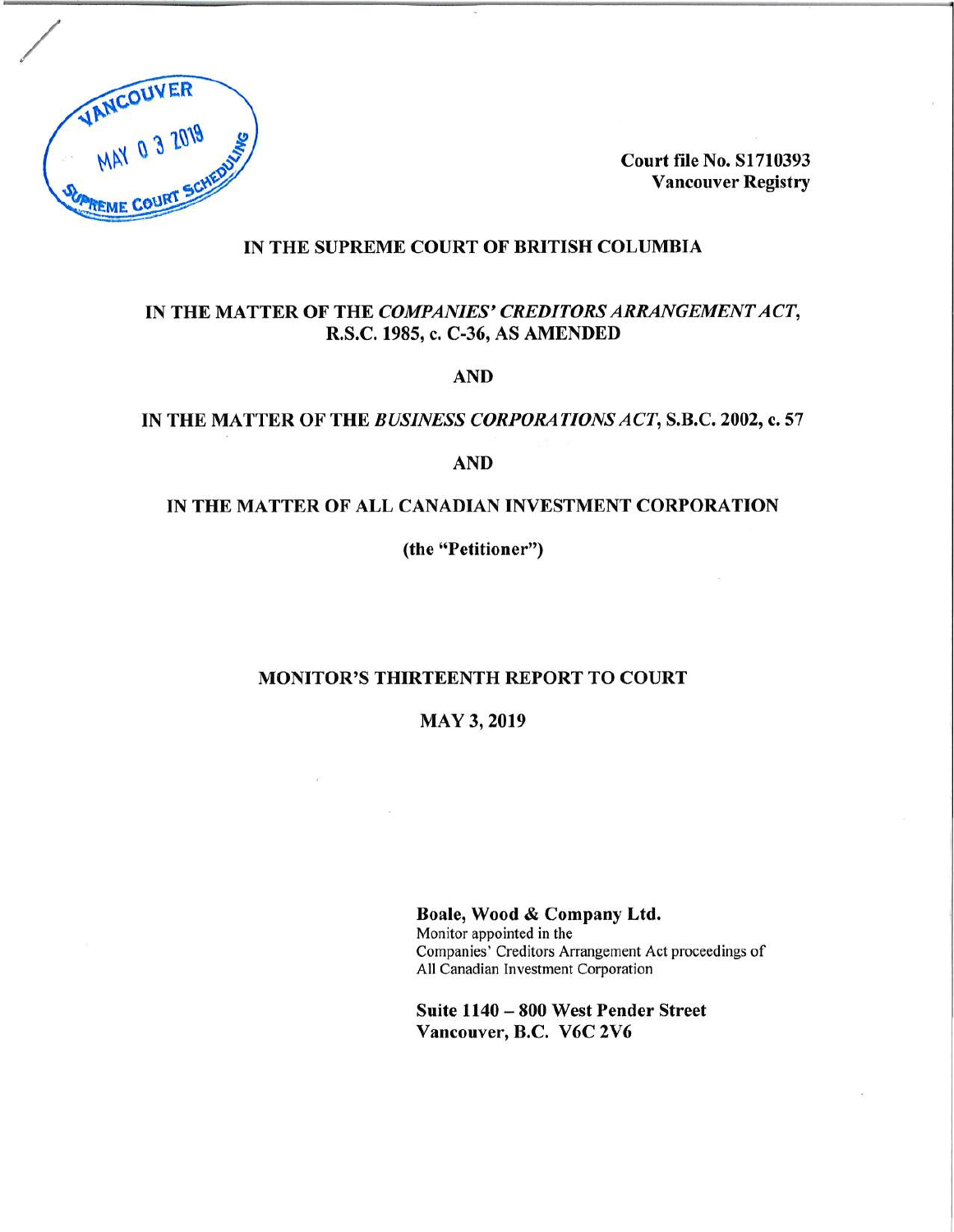# **TABLE OF CONTENTS**

 $\mathcal{S}$ 

 $\sim 10^{-11}$ 

 $\langle \rangle$ 

**Appendix <sup>A</sup> - Order ofThe Honourable Mr. Justice Walker pronounced April 26, 2019**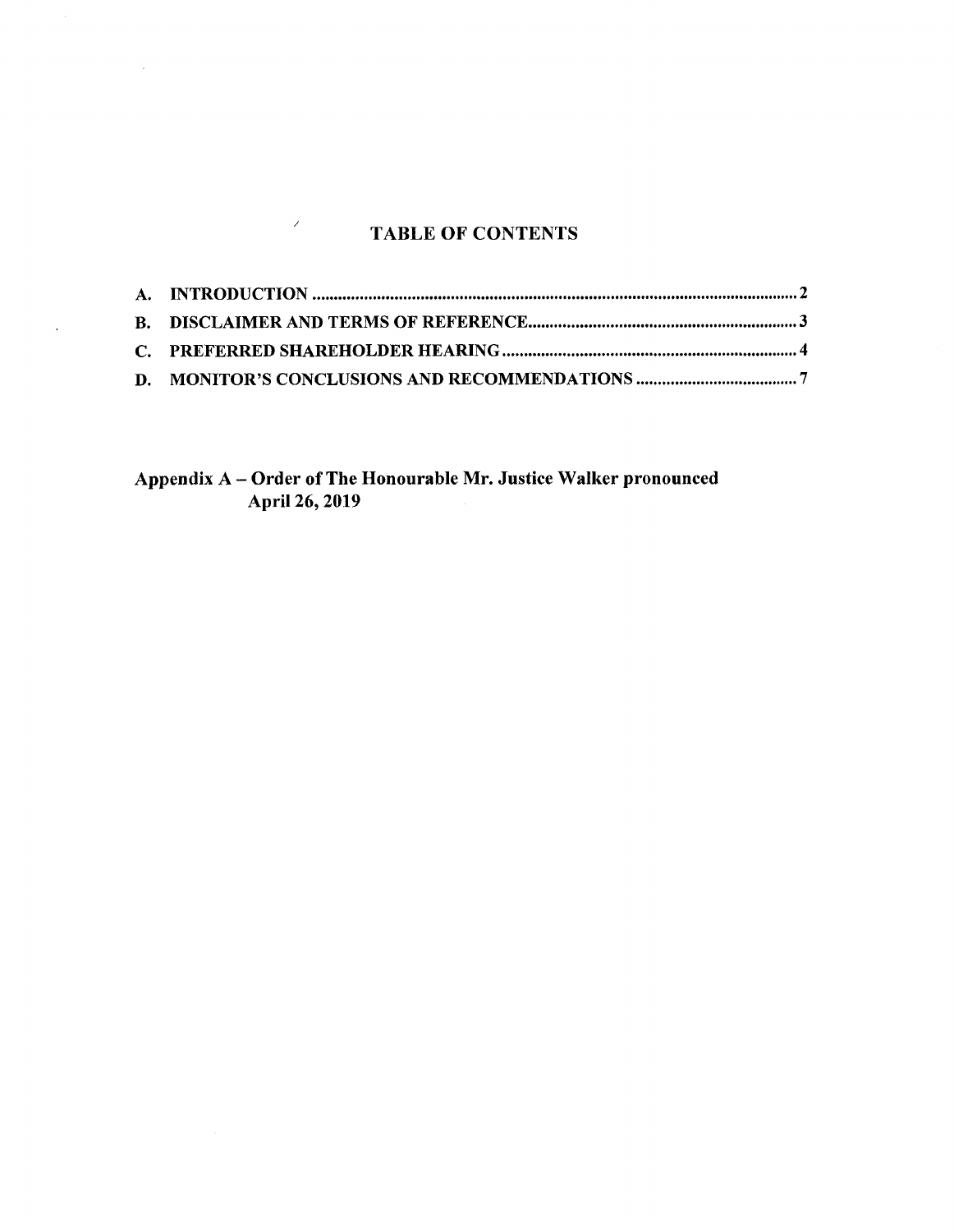## **A. INTRODUCTION**

- This report (the **"Thirteenth Report")** is filed by Boale, Wood & Company Ltd.  $1<sub>1</sub>$ **("BWC")** in its capacity as monitor (the **"Monitor")** appointed in a proceeding commenced on November 8, 2017 by All Canadian Investment Corporation (the **"Petitioner")** pursuant to the *Companies' Creditors Arrangement Act,* R.S.C. 1985, c.-36, as amended (the **"CCAA Proceedings").**
- $2.$ The purpose of the Thirteenth Report is to provide the Court and Stakeholders with the following:
	- a) an overview of the Petitioner's application for directions with respect to classification of the preferred shareholders for purposes of the plan of arrangement that will be filed in respect of the CCAA Proceedings (the **"Preferred Shareholder Hearing").**
	- b) The estimated recoveries to the stakeholders depending on the outcome of the Preferred Shareholder Hearing.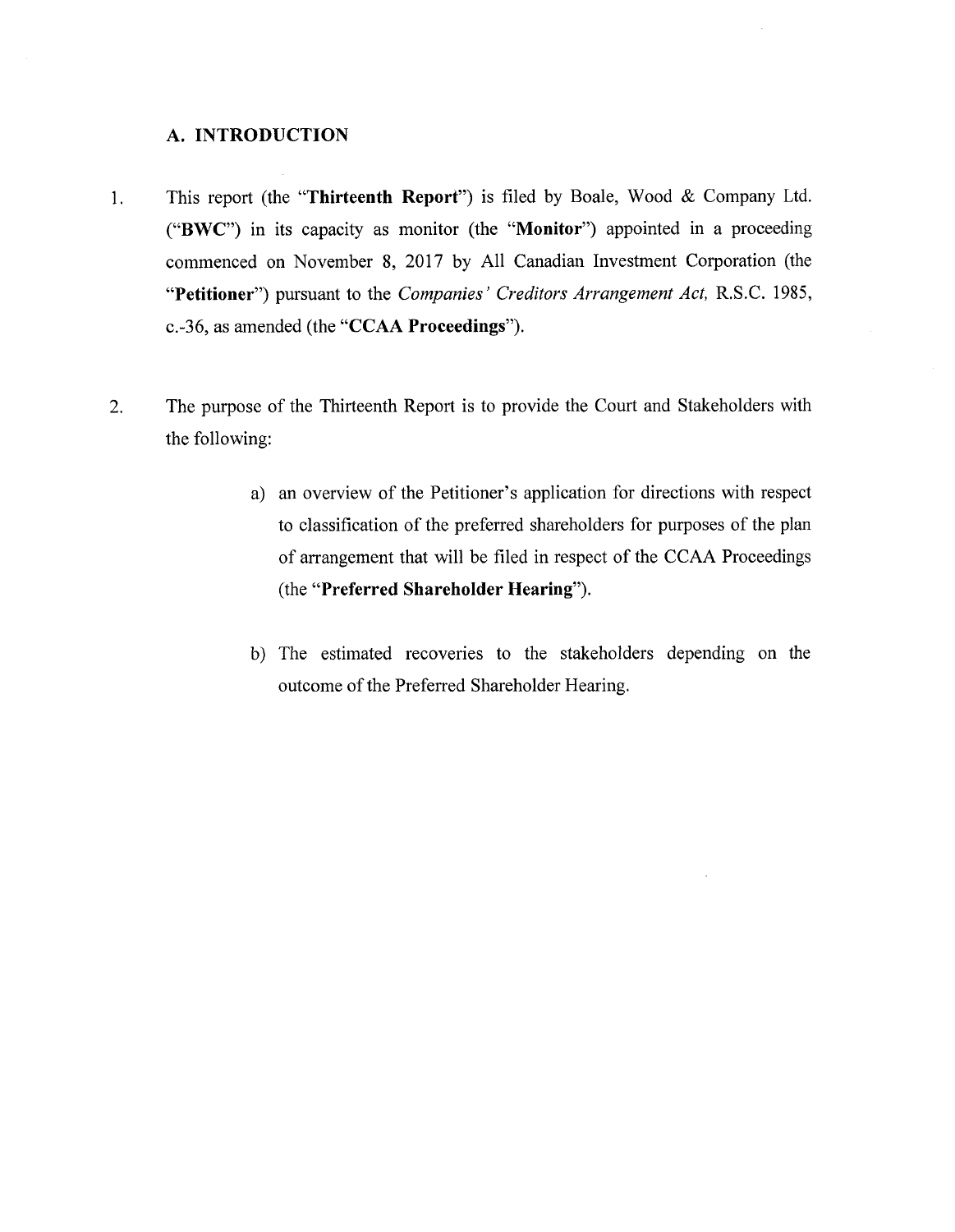### <span id="page-3-0"></span>**B. DISCLAIMER AND TERMS OF REFERENCE**

- $3<sub>1</sub>$ Except as specified, in preparing this report the Monitor has obtained and relied upon unaudited, draft and/or internal information which Management advises has been compiled from the Petitioner's books and records. Where available, the Monitor has reviewed external records and documentation including post-filing banking records, corporate searches and financial statements.
- Except as otherwise described in this report:  $4.$ 
	- a) the Monitor has not audited, reviewed or otherwise attempted to verify the accuracy or completeness of the information which has been provided in a manner that would wholly or partially comply with Generally Accepted Assurance Standards pursuant to the Chartered Professional Accountant Canada Handbook; and
	- b) the Monitor has not conducted an examination or review of any financial forecast and projections in a manner that would comply with the procedures described in the Chartered Professional Accountant Canada Handbook.
- $5<sub>1</sub>$ This Report have been prepared solely for the purpose described and readers are cautioned that it may not be appropriate for other purposes.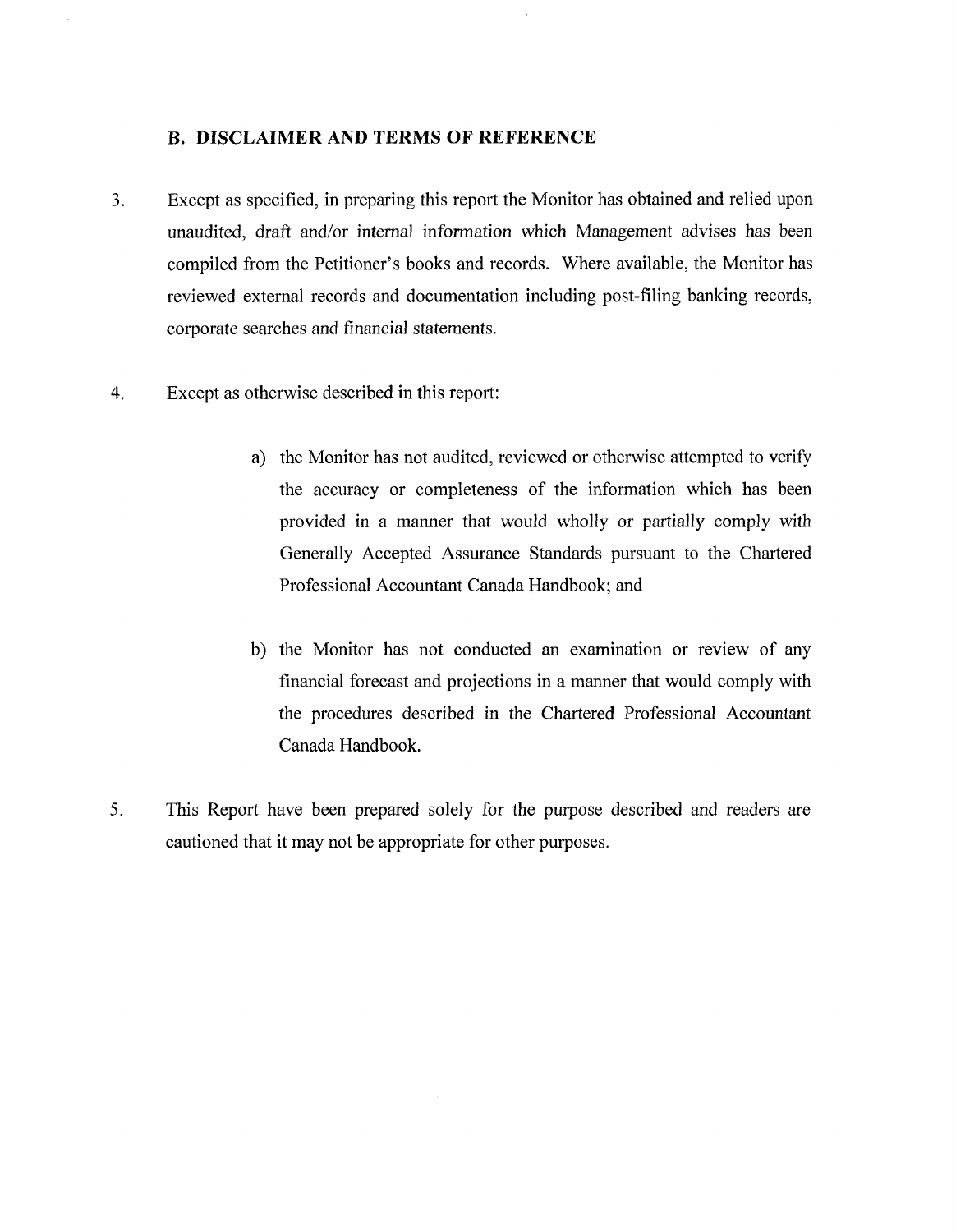#### <span id="page-4-0"></span>**C. PREFERRED SHAREHOLDER HEARING**

#### **Background**

- 6. The Petitioner has applied to Court for directions on how the Preferred Shareholders' claims against ACIC should be treated in the Petitioner's Plan of Arrangement. The matter was originally scheduled to be heard for three days commencing on April 24, 2019 but has now been rescheduled to commence on June 18, 2019, also for three days.
- 7. On March 26, 2019 on the application of Hans-Uwe Andresen, Linda Riesterer and Charles Riesterer, three of the Preferred Shareholders of ACIC, The Honorable Mr. Justice Walker made an Order appointing Lakes, Whyte LLP as representative counsel for all preferred shareholders.
- 8. Shortly after being appointed as representative counsel for all preferred shareholders, Lakes, Whyte LLP determined that those preferred shareholders that had validly requested redemption of their shares at a time when the Petitioner was not insolvent (or when by honoring a redemption request it would not render the Petitioner insolvent) (the **"Redeemers")** may arguably be classified as creditors and as a result rank in priority to the preferred shareholders who had not validly requested redemption (the **"Non-Redeemers")** or who did so at a time that by honoring a redemption request it would render the Petitioner insolvent.
- 9. Lakes, Whyte LLP, recognizing the conflict, immediately made application to Court for directions in this regard.
- 10. On April 5, 2019, upon hearing from Lakes, Whyte LLP, counsel for the Monitor and counsel for the Petitioner, The Honorable Justice Walker made an Order appointing Lakes, Whyte LLP (the **"Redeeming Shareholder Counsel")** as representative counsel for those persons owning preferred shares of the Petitioner who took all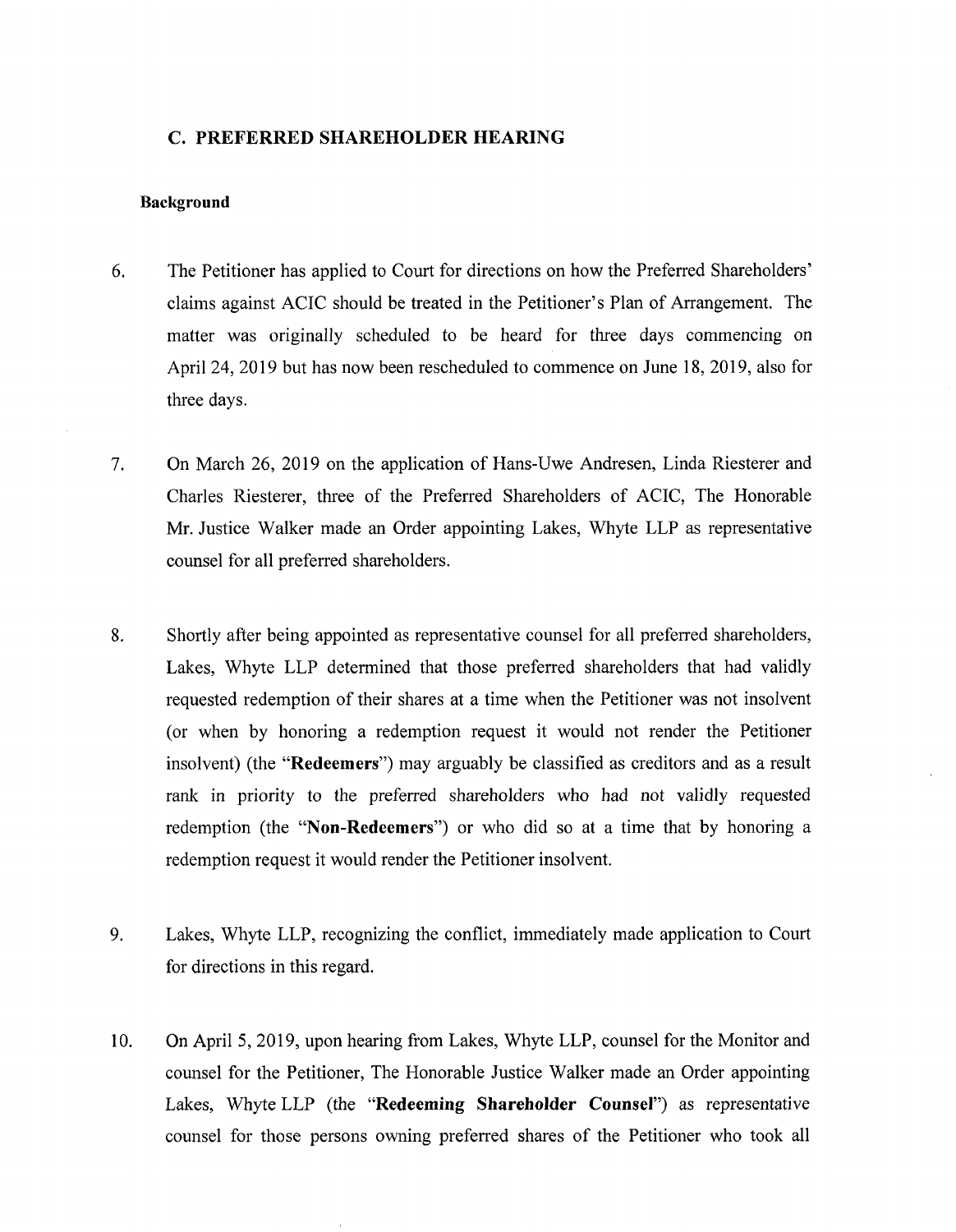necessary steps to submit a valid redemption request to the Petitioner at a time when reasonable grounds did not exist to believe that the Petitioner was insolvent, or that honoring a redemption request would make the Petitioner insolvent, and such other preferred shareholders as the court may determine have analogous claims against the Petitioner and appointed Richards Buell Sutton LLP (the **"Non-Redeeming Shareholder Counsel")** as representative counsel for those preferred shareholders in the capital of the Petitioner other than the Redeemers.

- 11. Pursuant to the Order of The Honorable Mr. Justice Walker pronounced April 26, 2019 (attached as Appendix A) Representative Counsel's Charge in favor of Lakes, White LLP was increased by the sum of \$3,600 to a total of \$76,996 (see paragraph 6 of Appendix A) and Non-Redeeming Shareholder Counsel was granted a charge in the amount of  $$35,608$  (see paragraphs 7 and 8 of Appendix A).
- 12. At the three day hearing now scheduled to commence on June 18, 2019, Lakes, Whyte LLP will argue that the Redeemers should properly be classified as creditors and not shareholders for purposes of the Plan of Arrangement, while Richards Buell Sutton LLP will argue that the Redeemers should be treated in any Plan of Arrangement the same way as the Non-Redeemers. Petitioner's counsel will also be arguing that the Redeemers should be treated the same as the Non-Redeemers.

## **Estimated recoveries to stakeholders depending on outcome of June 18-20, hearing**

13. In the Monitor's Eleventh Report the Monitor estimated the net recovery to the stakeholders, assuming all preferred shareholders totalling \$37,000,000 are treated equally, as follows:

|                          | Low                  | <u>High</u>         |
|--------------------------|----------------------|---------------------|
| Creditors (full payment) | $$3,811,980 (100\%)$ | $$3,811,980(100\%)$ |
| Preferred Shareholders   | \$7,168,020(19%)     | $$18,868,020(50\%)$ |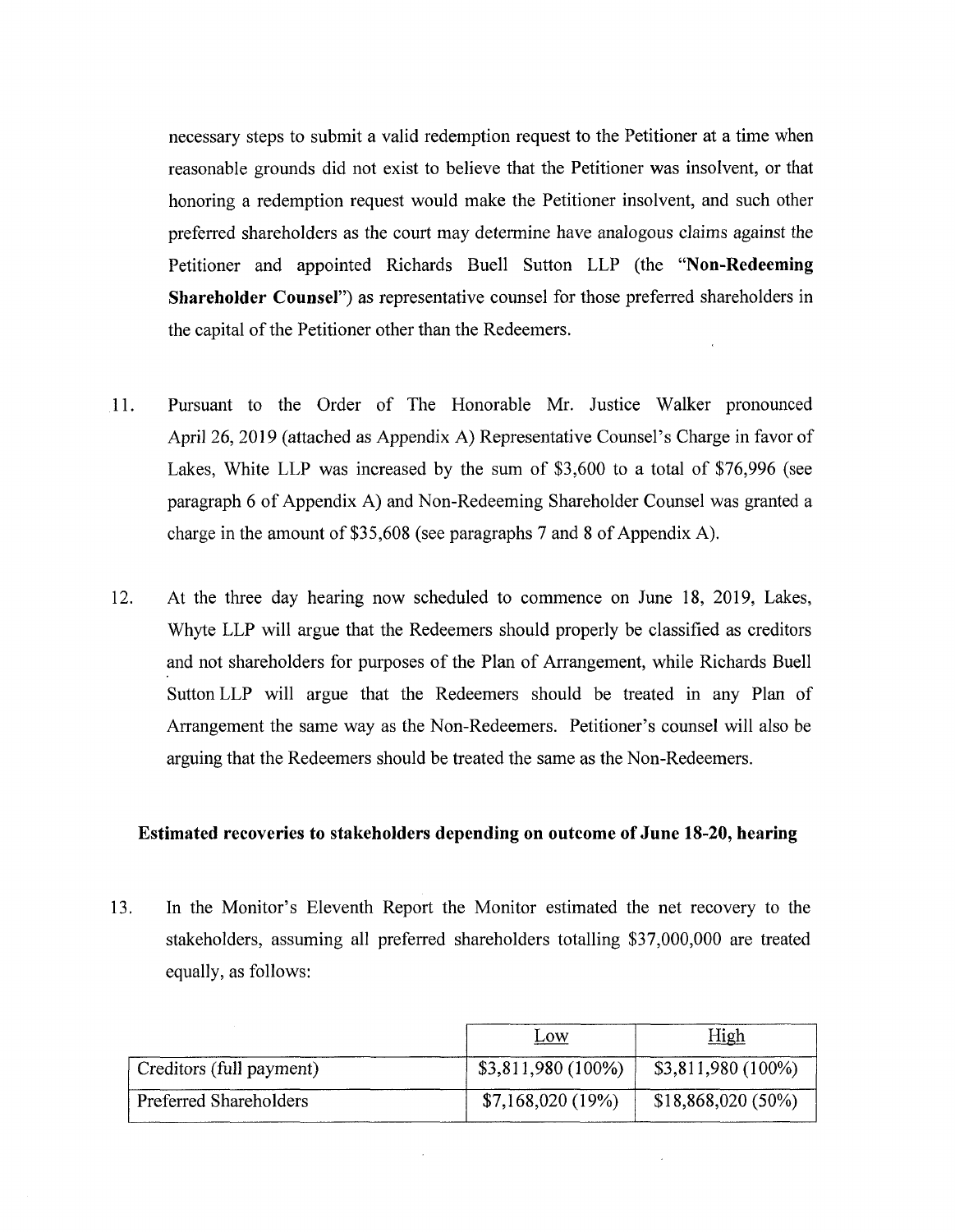14. If the outcome of the Preferred Shareholder Hearing is that all the Redeemers (having claims that total \$26,207,000) are classified as creditors, the estimated net recovery to the stakeholders will be as follows:

|                                        | Low                 | <u>High</u>          |
|----------------------------------------|---------------------|----------------------|
| Creditors                              | \$1,394,302(36.5%)  | \$2,880,035(75.5%)   |
| Preferred Shareholders (Redeemers)     | \$9,585,698 (36.5%) | \$19,799,965 (75.5%) |
| Preferred Shareholders (Non-Redeemers) | $- (0\%)$           | $- (0\%)$            |

15. If the outcome of the Preferred Shareholder Hearing is that all the Redeemers (having claims that total \$26,207,000) are not treated as creditors but are paid in priority to the Non-Redeemers, the estimated net recovery to the stakeholders will be as follows:

|                                        | Low                 | High                 |
|----------------------------------------|---------------------|----------------------|
| Creditors                              | $$3,811,980(100\%)$ | $$3,811,980 (100\%)$ |
| Preferred Shareholders (Redeemers)     | \$7,168,020(27.4%)  | \$18,868,020(72%)    |
| Preferred Shareholders (Non-Redeemers) | $- (0\%)$           | $- (0\%)$            |

- 16. If it is determined that some of the Redeemers requested redemption at a time when the Petitioner was insolvent (or that honoring a redemption request would make the Petitioner insolvent) thereby preventing, as a matter of law, the Petitioner from honoring such redemption request, then the total of the Redeemers classified as creditors will likely be reduced accordingly thereby resulting in a higher recovery percentage to the creditors and creditor/Redeemers.
- 17. If the outcome of the Preferred Shareholder Hearing is that all or a significant portion of the Redeemers are classified as creditors there will likely be no recovery to the Non-Redeemers.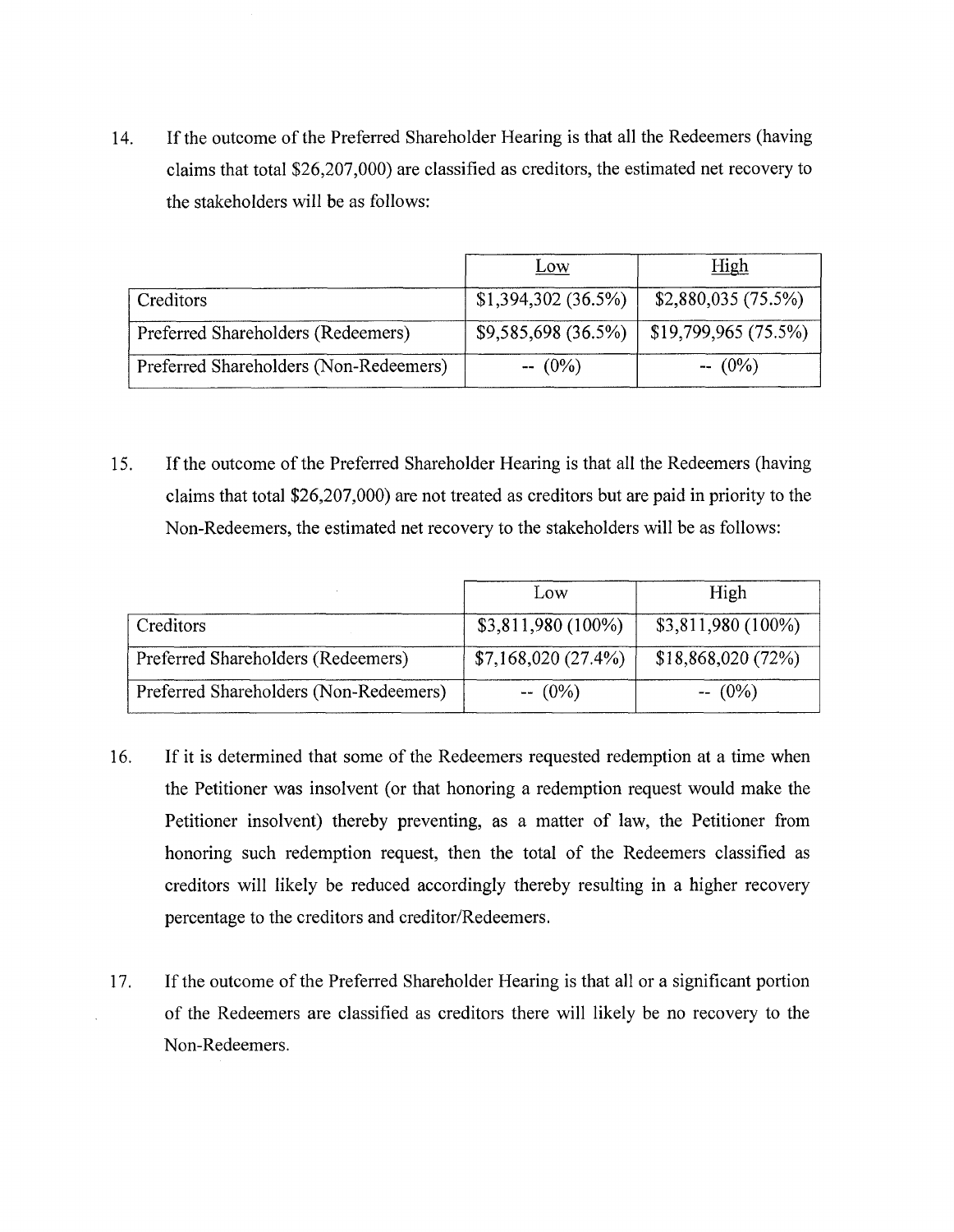## <span id="page-7-0"></span>**D. MONITOR'S CONCLUSIONS AND RECOMMENDATIONS**

- 18. The outcome of the Preferred Shareholder Hearing could significantly vary the recovery to each class of stakeholders.
- 19. It is important that all stakeholders be aware of the possible outcomes and make sure that their respective interests are being properly represented by legal counsel.
- 20. The recovery to the current creditors that the Monitor had previously expected to be paid in full could be significantly diluted if the Redeemers are classified as creditors. In this regard, creditors may wish to retain legal counsel to represent their interests at the Preferred Shareholder Hearing.

DATED at the City of Vancouver, British Columbia, this  $3<sup>rd</sup>$  day of May, 2019.

**Boale Wood and Company Ltd. Monitor Appointed in the Companies'**All Canadian Investment Corporation

Per: John D. McEown, CPA, CA, CIRP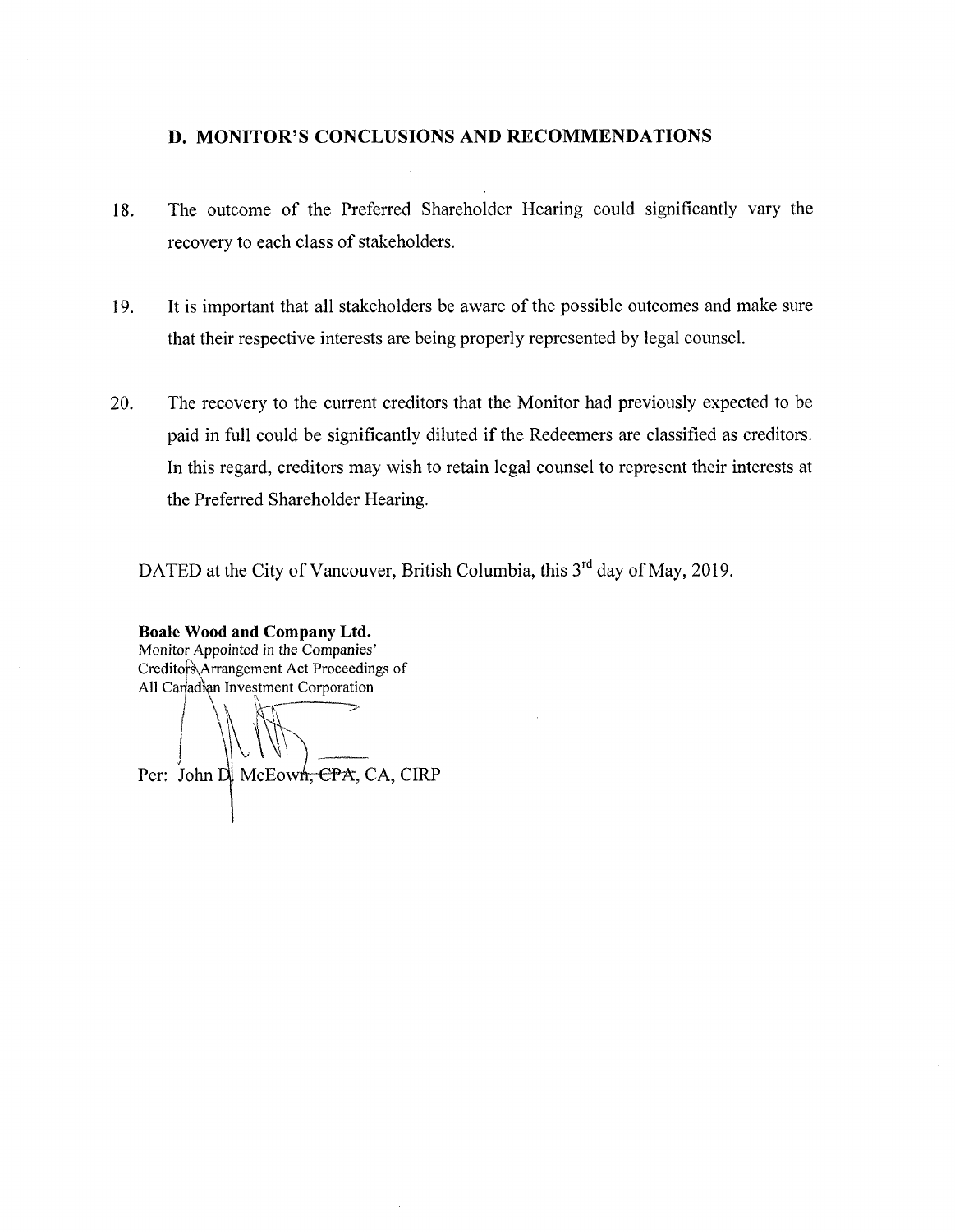# **APPENDIX A**



**BEFORE THE HONOURABLE ) FRIDAY, THE 26™ DAY MR. JUSTICE WALKER ) OF APRIL, 2019**

 $\bullet$ 

 $\lambda$ 

**ON THE APPLICATION of the Petitioner coming on for hearing at Vancouver, British Columbia, on the 26th day of April, 2019; AND ON HEARING Jeremy D. West, counsel for the Petitioner, Douglas B. Hyndman, counsel for the Monitor, Boale, Wood & Company Ltd., John D. Whyte, the Representative Counsel for the Redeeming Shareholders, and Mark R. Davies, the Representative Counsel for the Non-Redeeming Shareholders of the Petitioner, as more particularly described in the British Columbia Supreme Court Order pronounced on April 5, 2019 in these proceedings; AND UPON READING the materials filed; AND pursuant to the** *Companies' Creditors Arrangement Act,* **R.S.C. 1985 c. C-36 as amended (the "CCAA"), the British Columbia** *Supreme Court Civil Rules* **and the inherentjurisdiction of this Honourable Court:**

**)**

#### **THIS COURT ORDERS that:**

- **1. The time for service of this Notice of Application and the materials herein is abridged such that the application is properly returnable on Friday, April 26, 2019.**
- **2. Service hereof upon any interested party other than those parties on the service list maintained by the Petitioner and the Monitor is hereby dispensed with.**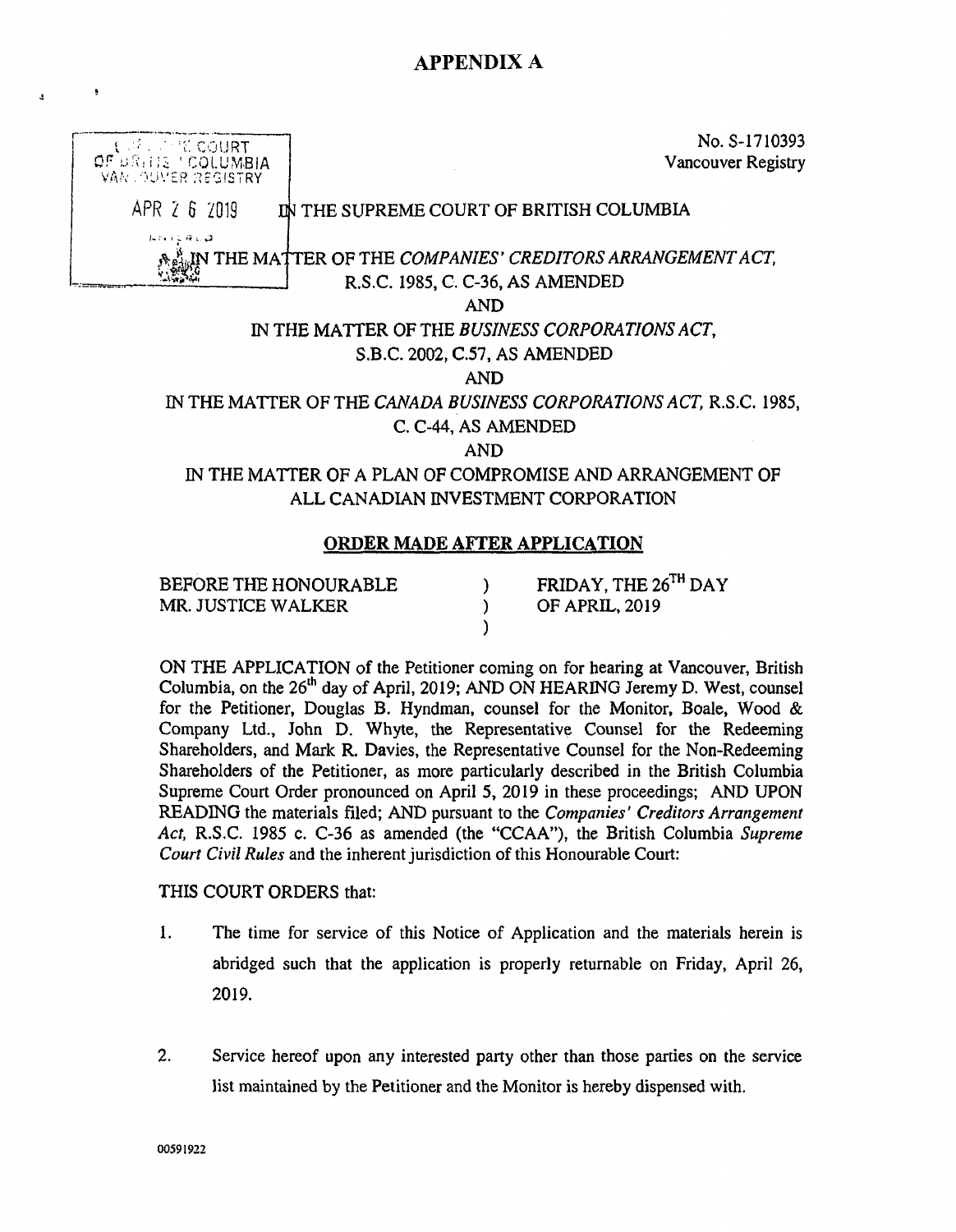- **3. The stay of proceedings provided for in the order pronounced by this Honourable Court on January 23,2019 is hereby extended to October 1, 2019;**
- **4. The proceedings are adjourned to September 27, 2019;**
- **5. The hearing of the Petitioner's Notice of Application dated January 25, 2019, is reset for a three (3) day hearing commencing June 18,2019;**
- **6. the Representative Counsel's Charge granted by Order pronounced March 26, 2019 in favour of lakes, Whyte LLP is increased by the sum of \$3,600 to a total amount of \$76,996;**
- **7. Richards Buell Sutton LLP, previously defined in the Order pronounced April 5, 2018 as the Non-Redeeming Shareholder Counsel, is granted a charge of \$35,608 over** the property of the Petitioner in respect of its anticipated fees, disbursements, **and taxes thereon incurred as a result of performing the services described in the budget attached hereto as Schedule "A" (the "Non-Redeeming Shareholder Counsel Charge");**
- **8. The Non-Redeeming Shareholder Counsel Charge ranks in priority over the claims by all creditors and other charges, except for claims by creditors that are known as of the date of the order pronounced March 26, 2019. For clarity, the Non-Redeeming Shareholder Counsel Charge shall be subordinate to the Administration Charge, the Interim Lender's Charge, the Directors Charge, and any other obligation of the Petitioner set out in the Order ofthis court pronounced on November 10,2017;**
- **9. The Honourable Mr. Justice Walker is seized of the following related proceedings filed in the Vancouver Registry of the Supreme Court of British Columbia;**
	- **a. VLC S-H-180143; and**
	- **b. VLC S-S-184595;**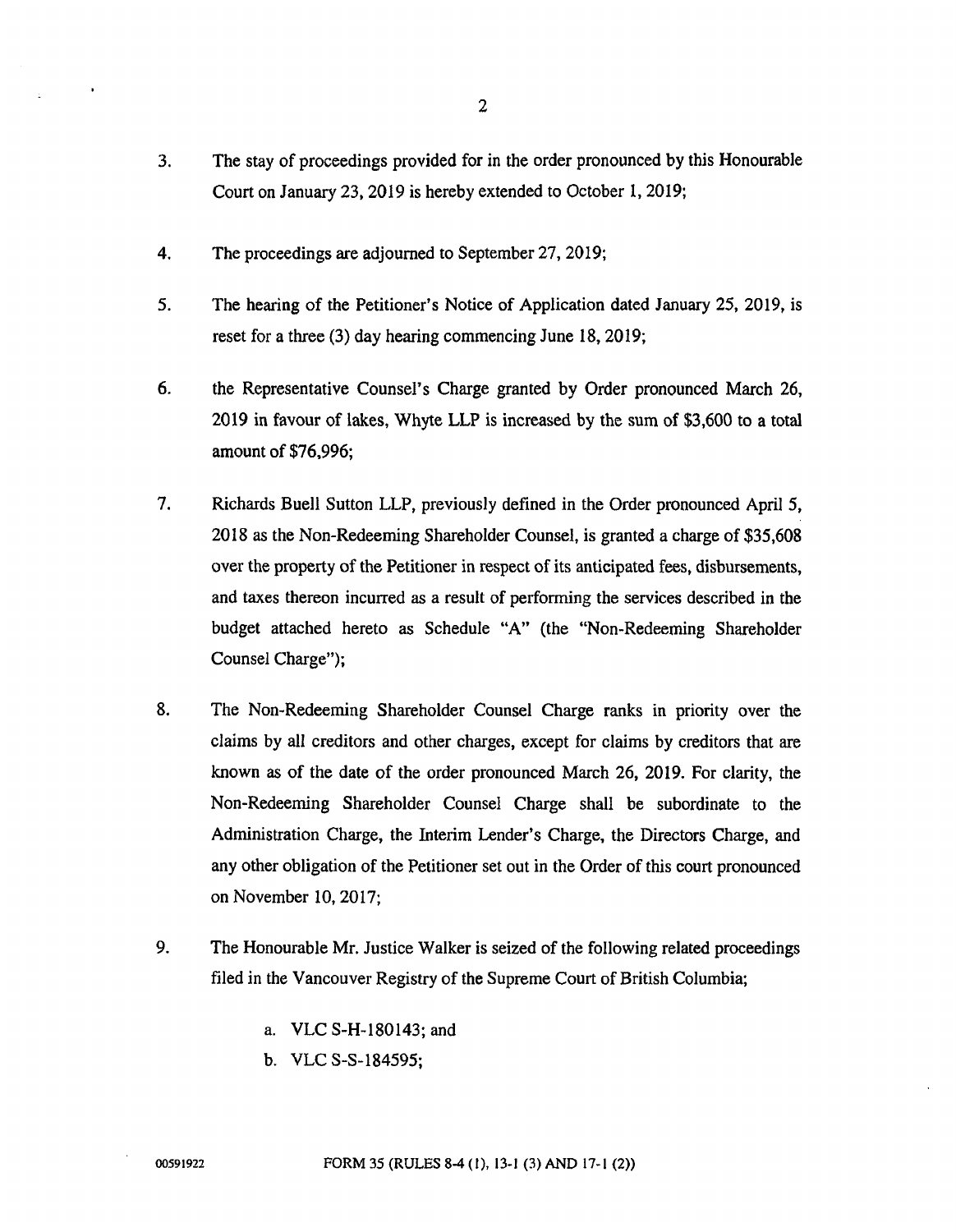**10. The approval of counsel as to form listed as Schedule "B" hereto, except for counsel for the Petitioner, is hereby dispensed with.**

**THE FOLLOW^K <sup>I</sup> PARTIES APPROVE THE FORM OF THIS ORDER AND CONSENT TO£A( I OF//THE ORDERS, IF ANY, THAT ARE INDICATED ABOVE AS BEING BY COl**

**Signature of Jeremy D. West Solicitor for the Petitioner**

 $\mathbf{r}^{-1}$ 

By the Court. Registrar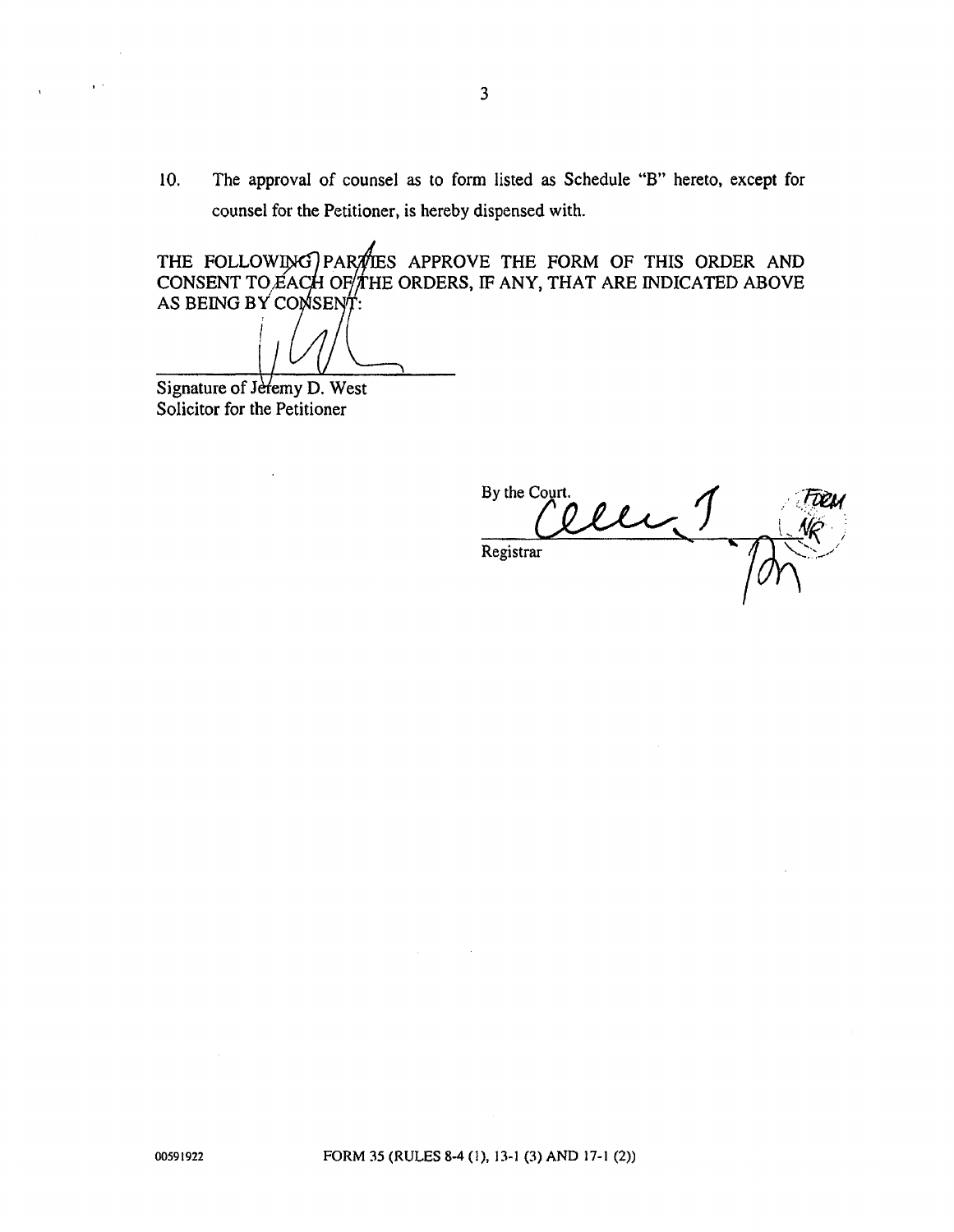# $\int_{\mathbb{R}}$  hedule  $\int_{0}^{1}$

## Richards Buell Sutton LLP Fee Estimate as Representative Council in All Canadian investment Corporation CCAA Proceeding

 $\ddot{\phantom{0}}$ 

|                                                                                                                                                                                                                                                                  | <b>MRD</b><br>\$425/hour | <b>RAV</b><br>\$200/hour | \$ Amount |
|------------------------------------------------------------------------------------------------------------------------------------------------------------------------------------------------------------------------------------------------------------------|--------------------------|--------------------------|-----------|
| <b>Initial Stages</b>                                                                                                                                                                                                                                            | 9                        | 4                        | 4,625     |
| Initial review of CCAA<br>pleadings and<br>materials to become<br>acquainted with<br>preferred<br>shareholders issues<br>and attend hearings<br>for administrative and<br>preliminary matters<br>on April 15, 2019 and<br>April 26, 2019.<br><b>Research and</b> | $\overline{\mathbf{15}}$ | 20                       | 10,375    |
| Preparation                                                                                                                                                                                                                                                      |                          |                          |           |
| Research preferred<br>shareholders issues<br>including review of<br>statutory material and<br>case law and prepare<br>Response on behalf<br>of "non-redeeming"<br>preferred<br>shareholders                                                                      |                          |                          |           |
| <b>Creditor/Equity</b><br>application                                                                                                                                                                                                                            | 28                       | 20                       | 15,900    |
| Preparation for<br>application to<br>determine status of<br>preferred<br>shareholders                                                                                                                                                                            | $\overline{10}$          | 20                       |           |
| Attendance at 3 Day<br>hearing for<br>application to<br>determine status of<br>preferred<br>shareholders                                                                                                                                                         | 18                       |                          |           |
| Pre-tax total.                                                                                                                                                                                                                                                   |                          |                          | 30,900    |
| <b>Taxes on legal fees</b>                                                                                                                                                                                                                                       |                          |                          | 3,708     |

 $\sqrt{1-\frac{1}{2}}$  , where  $\sqrt{1-\frac{1}{2}}$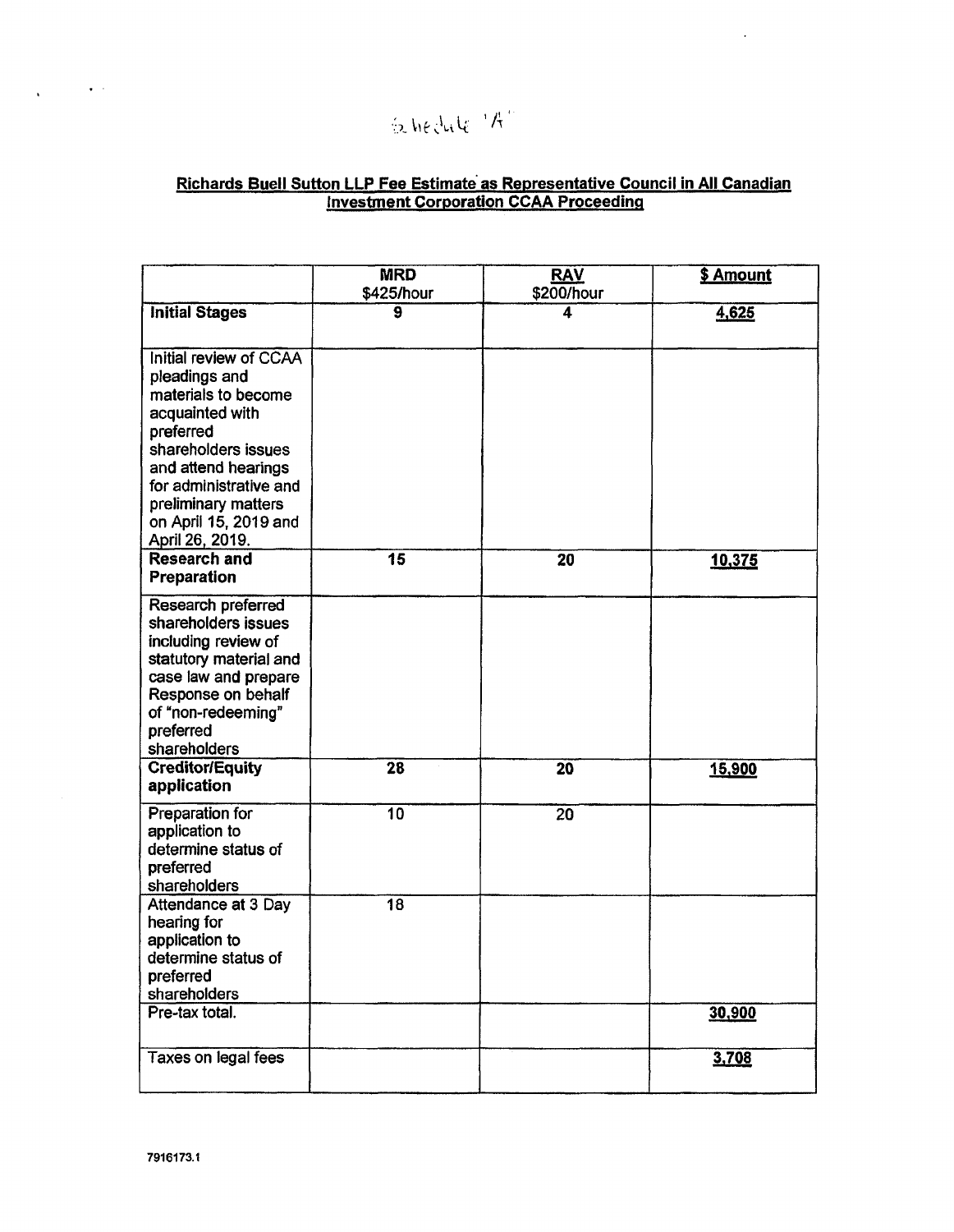| <b>Total for legal Fees</b>        | 34,608   |
|------------------------------------|----------|
| <b>Disbursements</b><br>{estimate} | 1,000    |
| <b>Net Total</b>                   | \$35,608 |

 $\sim 10^7$ 

 $\sim 10^{-1}$ 

 $\sim 10^7$ 

 $\sim$   $\alpha$ 

 $\sim$ 

 $\mathcal{L}^{\text{max}}_{\text{max}}$  , where  $\mathcal{L}^{\text{max}}_{\text{max}}$ 

 $\bullet$  .

 $\mathcal{L}_{\text{max}}$  and  $\mathcal{L}_{\text{max}}$ 

 $\ddot{\phantom{a}}$ 

 $\sim$